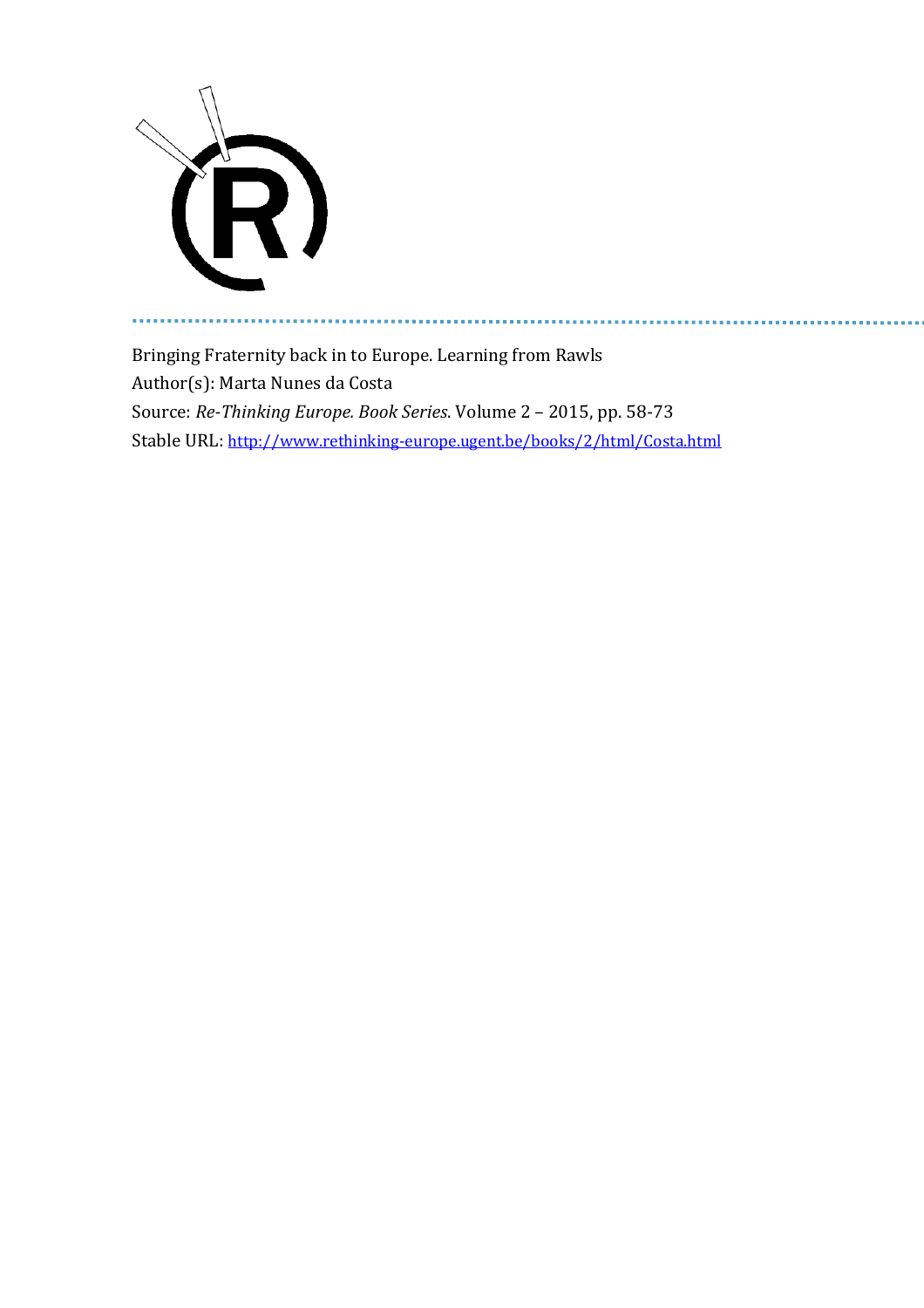# Marta Nunes da Costa

Universidade Federal de Mato Grosso do Sul [nunesdacosta77@gmail.com](mailto:nunesdacosta77@gmail.com)

# **Introduction**

The French Revolution inaugurated a new paradigm in political theory and political science, by inventing new concepts and reshaping reality. The great dichotomies of left and right, the ideals of equality, freedom and fraternity, which became symbols of democracy and democratization, were invented at the heart of Europe. Since then, any democratic project has relied on this theoretical apparatus. Popular sovereignty, which was firstly embraced, even if not with successful results, during the French Revolution, became a problem in the 20th century. After overcoming – even if only to some extent – the experiences of totalitarianism and fascism in Europe, this new political subject – Europe as a whole – had to reinvent modern democracy.

The project of the European union was a result of a set of very clear commitments to political and social ideals: on the one hand, embracing democracy as chosen and preferable political model, as way of guarantying peace among states<sup>1</sup>; on the other hand, endorsing the liberal modern vision of fundamental individual rights.

The *Charter of the European Union* (2000) rests upon an articulation of liberal and republican elements: it is built upon a discourse of individual rights, while assuming shared values, which are the ground for the construction of the European community. This European project must rely on the interdependence between the ideals of liberty, equality, but also, the ideal of fraternity, which today appears as 'solidarity', insofar the creation of a community must encompass economic, social, political and cultural dimensions.

Although the main political documents of the European Union embraces the ideals of liberty, equality and fraternity, European practices seem to neglect or having forgotten what the ideal of fraternity really means. Any discourse on solidarity appears as a set of beautiful words with no content, or, if they have content, this is generally considered 'utopian' and inefficient. The ideal of equality has also been neglected: only a part of the concept – its 'formal' and 'legal' side, linked to the freedom of the market, free circulation of persons, goods and capital and competition – is promoted, while the 'social' and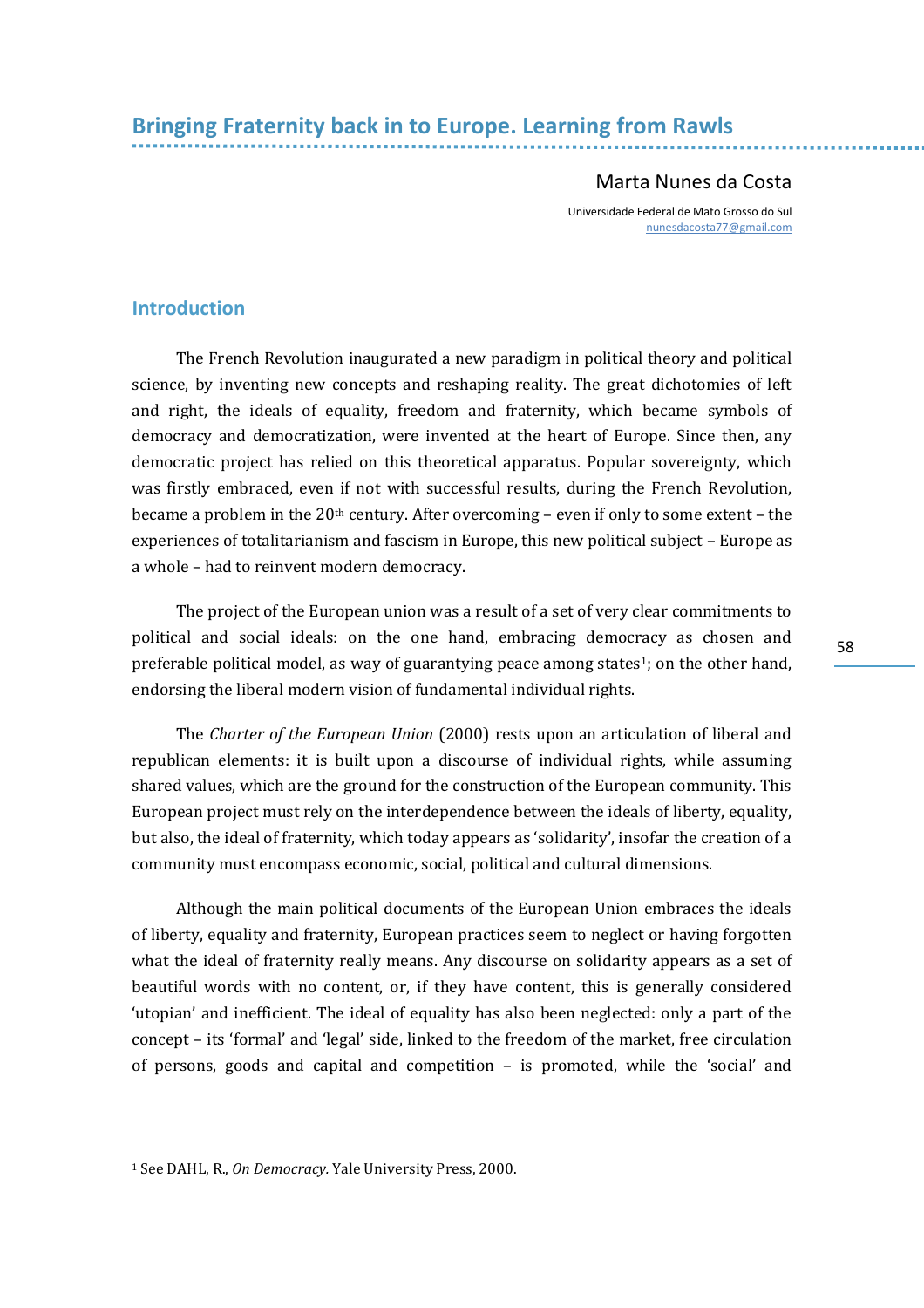substantive part of it is seen as an obstacle to achieve in a sustainable manner specific economic and financial goals.

In this paper I want to argue that *if* we want to rescue the European project we must activate and translate into practices the articulation between these three ideals, having as larger background a strong conception of justice, which cannot be defined in a strictly legalist manner. In order to do so, I will start by presenting Rawls' account of the importance of the ideal of fraternity, an ideal which is the necessary (even if not sufficient) condition for the consolidation of a democratic project; I will then move to a critical analysis of current European state-of-affairs that suspend the fraternity ideal, therefore putting in check the success of the European project; finally, I will reflect upon recent challenges Europe faces today and look for its possible (re-)solutions.

## **I. Liberty, equality and fraternity in Rawls**

Rawls' theory combines a defense of personal freedom with political equality, with a strong recognition that these values can only be accomplished and realized within a set of social, political, legal and economic structures. By articulating the private/personal sphere of individual rights with the public sphere as horizon where individuals shape themselves and find the conditions to constitute their own subjectivity in an ideally autonomous manner, Rawls introduces a rupture in the discourse of justice. Contrary to the social contract tradition from which Rawls departs, namely, Locke, Rousseau and Kant, which approached justice through the individual perspective (i.e., 'justice' applied to particular actions of individuals), Rawls considers justice as the necessary condition that shapes the basic structure of society – its institutions – and which consequently set the boundaries between what is 'just' and what is not in a community.

In *A Theory of Justice* (TJ) Rawls starts from the assumption that human beings are social creatures; therefore, the defense of individual rights must be made from the point of view of a fair system of social cooperation, which guarantees the basic settings for a decent life. But what constitutes a decent life? Clearly, Rawls does not want to tell us what is the life worth living; instead, he defends the priority of justice over the good. Why? First of all, because 'justice is the first virtue of social institutions, as truth is of systems of thought.'<sup>2</sup> Given that 'each person possesses an inviolability founded on justice that even the welfare of society as a whole cannot override'3, justice transcends the disputations about different conceptions of the good life. Justice is the virtue that creates the space

<sup>2</sup> RAWLS, J., *A Theory of Justice* (from now on TJ), Cambridge, Mass.: Harvard University Press, 1999, p. 3. <sup>3</sup> Idem.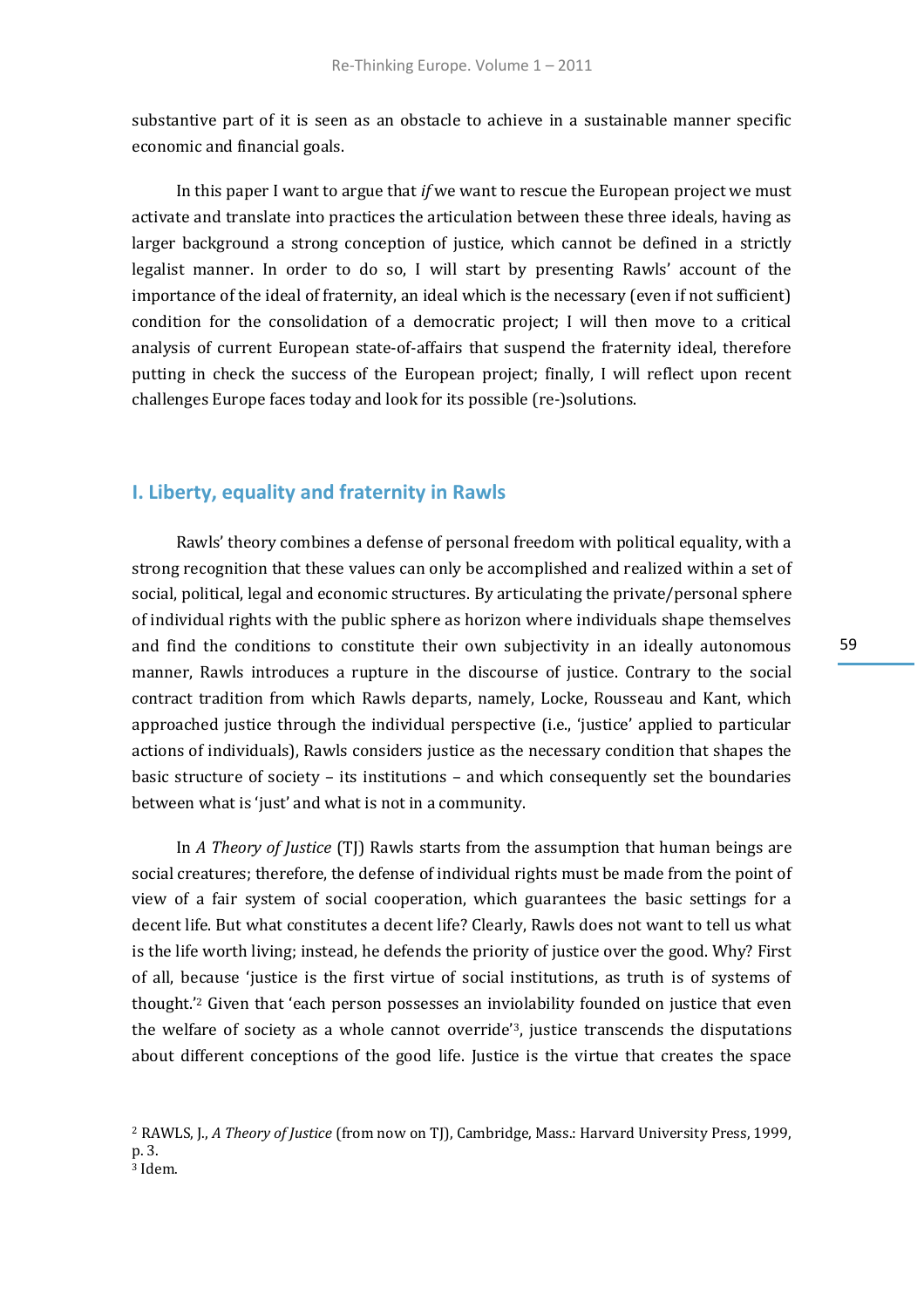where different concepts of the good can emerge, meet and dialogue. This position eradicates any theory of justice grounded on utilitarian arguments, given that nobody can be sacrificed in the name of the 'welfare of society'. But what would be a good theory of justice? Clearly one that is capable of affirming itself through the self-evidence of its principles. In order to accomplish this Rawls proposes us a hypothetical situation – the social contract taken to a more abstract form: Imagine that you don't know anything about yourself – you don't know if you're a man or woman, rich or poor, talented or stupid, with or without a disability. Under such conditions (of the veil of ignorance) in this hypothetical 'original position' (the methodologically equivalent to the 'state of nature'), what principles of justice would you choose in order to set the basic structure of society?

I will not enter into Rawls' detailed account of this process. The important point to retain is that these principles that will be chosen – or *recognized* as valid and legitimate – are principles that can and will be shared by individuals with different conceptions of good. A community – in the strongest sense, namely, embracing the political, cultural, economic and social dimensions – can only be viable, stable and efficient if there is a basic but strong agreement regarding the foundational principles that support its own (re- )construction.

Therefore, the primary subject of justice – social justice – is the basic structure of society, i.e., 'the way in which the major social institutions distribute fundamental rights and duties and determine the division of advantages from social cooperation.'<sup>4</sup>

Rawls understood that it is impossible to disentangle rights/duties from distributive aspects. Since the French Revolution and during the  $19<sup>th</sup>$  century, for instance, equality and freedom were parts of the same coin: fraternity pointed to a strong republican conception of citizenship, as translating the (today's lost) ideal of the *general will*. Between the 19<sup>th</sup> and the 20<sup>th</sup> century many structural transformations happened in Europe, perhaps the greatest of all the introduction, development and consolidation of capitalism. While the 19<sup>th</sup> century was committed to the Enlightenment project of human emancipation, capitalism in its advanced form brought these expectations down to earth. The ideals – and their respective ideologies – of freedom and equality became progressively more apart, and freedom turned out to be a nice word that covered new forms of individual and collective exploitation, a more 'civilized' slavery, which produced radical inequalities in distribution of wealth, but also of primary goods. Therefore, Rawls understands that in order to rescue the Enlightenment project (even if that was not his specific agenda), in order to rescue the discourse of modernity, even if by transforming it, it was crucial to re-conceptualize the relationship between the ideals of freedom, equality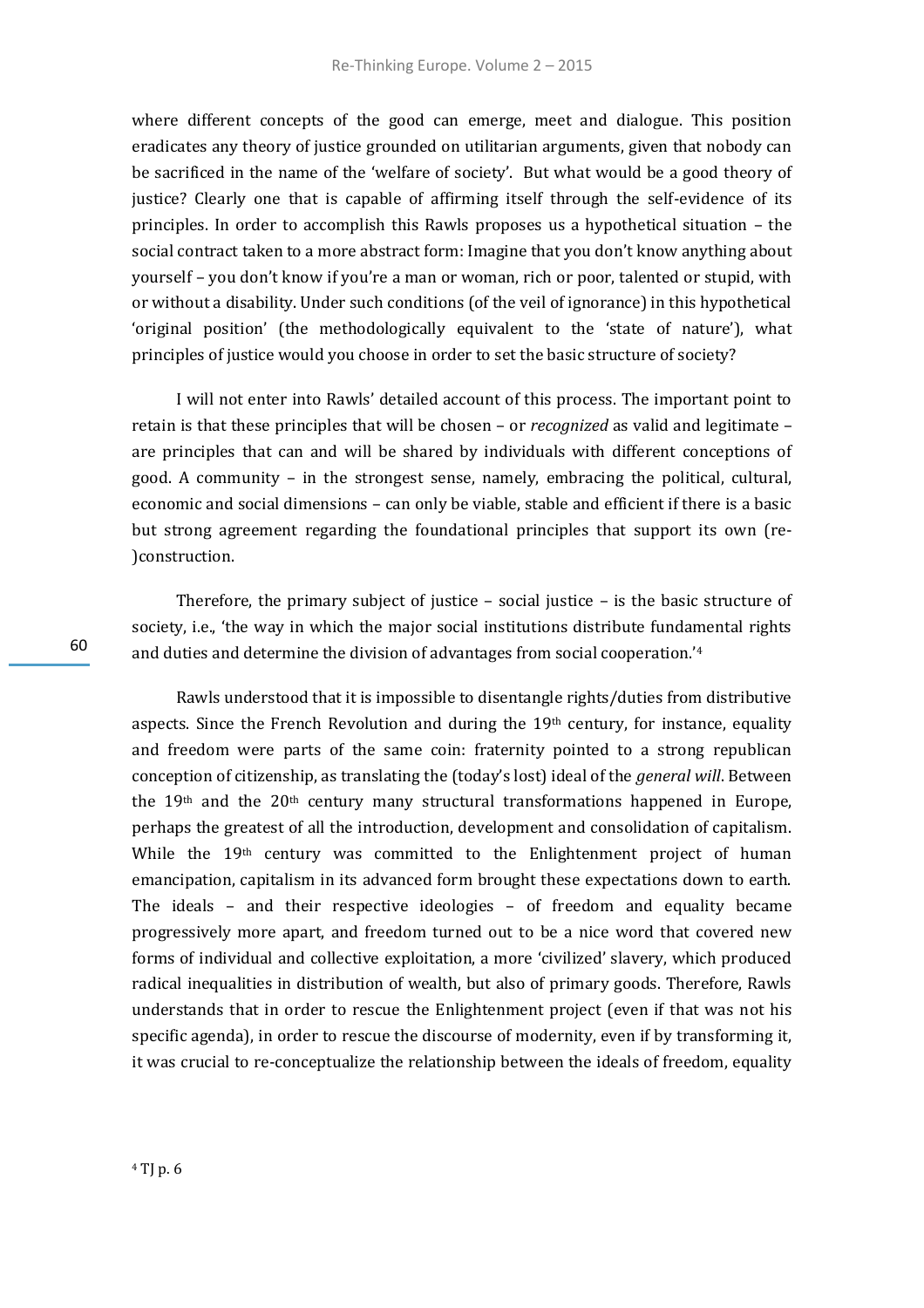and fraternity, on the one hand, and to envision a practical way of translating this reconfiguration in a system of social institutions and social practices.

The conditions set by Rawls – the original position and the veil of ignorance – assure that human beings are equal '… as moral persons, as creatures having a conception of their good and capable of a sense of justice.'5 These conditions allow us to bring light upon the kind of agreement and principles that we would, in fact, accept. These principles are:

"First, each person is to have an equal right to the most extensive scheme of equal basic liberties compatible with a similar scheme of liberties for others.

Second, social and economic inequalities are to be arranged so that they are both a) reasonably expected to be to everyone's advantage and b) attached to positions and offices open to all." <sup>6</sup>

The first principle – of equal basic liberties – has priority over the second principle, which means that freedom cannot be sacrificed for the sake of economic advantages, for instance. This is what Rawls refers as serial order with the first principle prior to the second.

Rawls insists on this serial order and argues that these two principles express an egalitarian conception of justice.<sup>7</sup> Unlike the system of natural liberty, which is regulated by the principle of efficiency (i.e., assuring that the total amount is fully distributed, regardless of how this distribution is made), and starts from the initial natural and social assets allowing both to create radical inequalities; and unlike the liberal system, which tries to mitigate the influence of social contingencies by imposing certain requirements (for instance, formal equality in accessing careers) but is incapable of addressing the problem of natural inequalities, Rawls advances a democratic interpretation of freedom, which is translated in the *difference principle*.

As the author says '… the intuitive idea is that the social order is not to establish and secure the more attractive prospects of those better-off unless doing so is to the advantage of those less fortunate'8. This means that, in the first place, nobody 'deserves' to be talented or born in a nice family, 'the natural distribution is neither just nor unjust …'.<sup>9</sup> Since nobody is entitled to the privileges one is born with, there is a (moral) duty to understand talents, skills, strengths, as belonging to the 'common good', i.e., to the society as a whole. Rawls clearly says that '… the difference principle represents, in effect, an agreement to regard the distribution of natural talents as in some respects a *common asset*

<sup>5</sup> TJ p.17  $6$  TJ p. 53 <sup>7</sup> TJ p. 86 <sup>8</sup> TJ p. 65 <sup>9</sup> TJ p. 87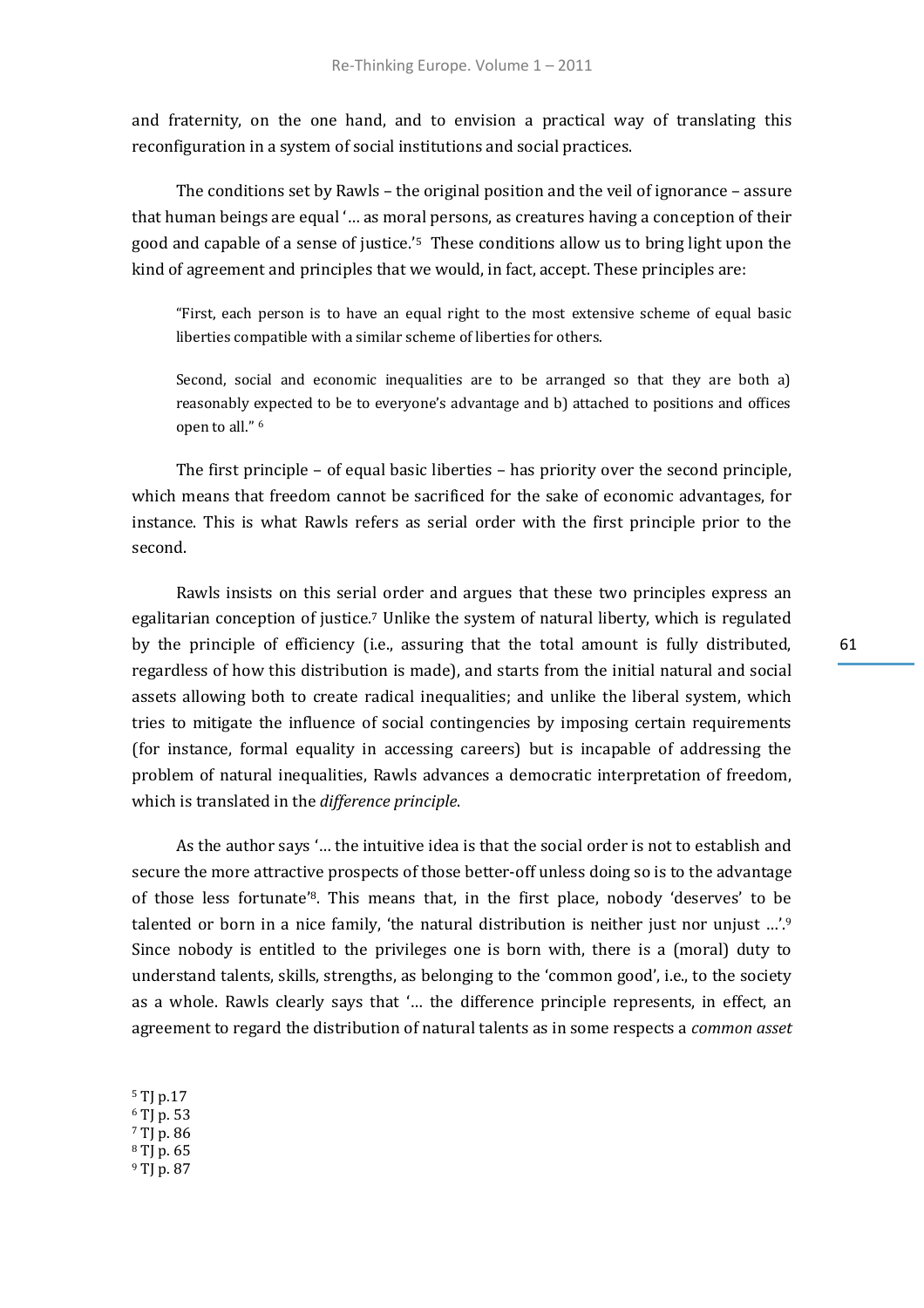and to share in the greater social and economic benefits made possible by the complementarities of this distribution.'<sup>10</sup> That means also, and this is our second point, inequalities will exist *but* these inequalities must be articulated insofar it improves the life of the worse-off. For instance, the naturally advantaged can gain more as long as they also cover the costs '… of training and education and for using their endowments in ways that help the less fortunate as well.' <sup>11</sup>

This leads us to recognize that '… in justice as fairness men agree to avail themselves of the accidents of nature and social circumstance only when doing so is for the common benefit.'<sup>12</sup> The difference principle expresses a strong conception of reciprocity: it is a principle of mutual benefit.

Under this light we see how the *difference principle* allows us to revisit and replace the principle of fraternity back on the table of democratic theory. Rawls acknowledges that this ideal has taken a secondary place in democratic discourse and practices, mainly because it points to ideas or values that are difficult to describe, explain or even justify. Fraternity, as it was advanced during the French revolution, has a primary meaning of equality, as a radical commitment to a common ground, eliminating modes of servility. It also points to 'a sense of civic friendship' and 'social solidarity'. But this 'civic friendship' sometimes appears as too demanding; and 'social solidarity' is easily reduced to a political slogan with little content. Rawls wants to rescue this ideal, which, according to him, refers us to '… the idea of not wanting to have greater advantages unless this is to the benefit of others who are less well-off.'<sup>13</sup> The principle of difference accomplishes this task, it gives content to an almost lost ideal, and it directs us to a redefinition of our current political and social institutions, having as its concern the distribution of social and economic advantages only.

As such, the articulation of the two principles of justice, in its three-fold manner, brings the recognition that there can only be freedom and equality *if* the ideal of fraternity is also guaranteed. The difference principle accomplishes this task, i.e., it tells us that there is no way of justifying the moral arbitrariness in distribution of wealth, race or gender. The fact that I am born a woman, white, poor or rich, should not determinate which goods of society I will have or not have access to. Since citizens are fundamentally equal, it is required that institutions guarantee an equal distribution of goods to all, unless an unequal distribution proves to be more advantageous to the worst-off. Therefore, the concept that underlines Rawls' articulation between the principles and regulative ideals of

<sup>10</sup> TJ p. 87 my italics. <sup>11</sup> Ibidem. <sup>12</sup> TJ p. 88 <sup>13</sup> TJ p. 90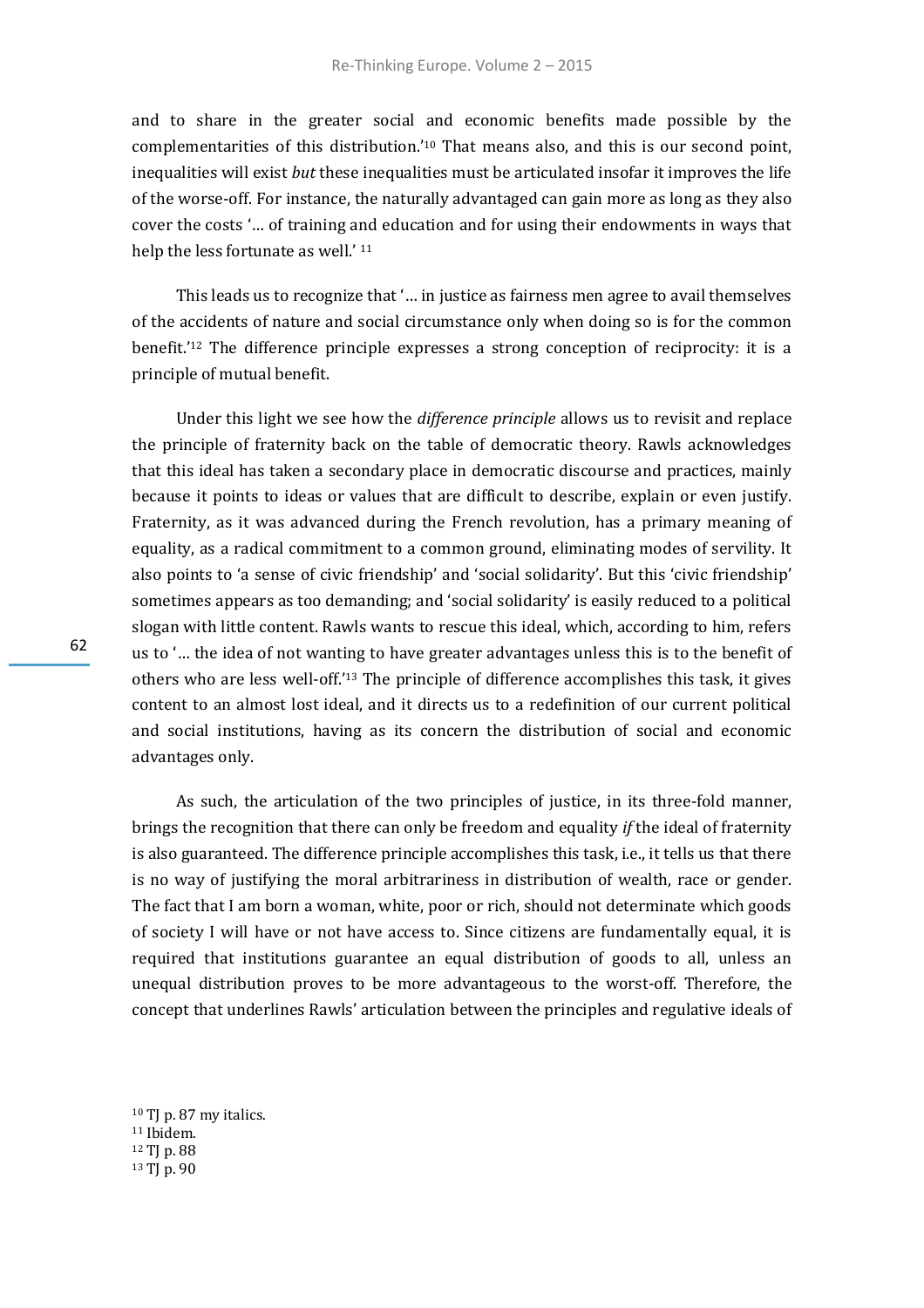equality and freedom is the concept of reciprocity: reciprocity in freedom and in equality and conceived as fraternity.

Let us see how the democratic ideals, first advanced by the French Revolution and then recovered by Rawls, find their way in the European project.

### **II. Europe and its Ideals**

The previous section had one specific goal: to show how the revolutionary ideals of freedom, equality and fraternity are a necessary condition to defend a democratic project, and should be taken as three parts of the same totality. My argument is that if one is committed to democracy, one cannot simply embrace the liberal ideal of 'freedom' without committing oneself to the ideal of 'equality' and 'fraternity', and this not only in a formal, but also in a substantive way. As I tried to show, Rawls has been the philosopher in the 20<sup>th</sup> century to bring light to the interdependence of these ideals.

The goal of this section is to take into account Rawls' position and relate it to the European project. In order to do so, I will start by offering an account of the discourses through which Europe commits itself with this set of ideals; second, I will identify the progressive abandonment of the fraternity ideal and argue that by doing so Europe may be jeopardizing its own future.

To begin with, we must acknowledge that Rawls' concern was with democratic liberal states. The search for principles of justice is necessary in order to recognize objective criteria that allow one to determine what is just and what not in a fair cooperation system. Of course, the deliberative process in the original position starts from the assumption that there is a common political culture – and here Rawls is thinking of a 'democratic culture' – and the principles are to be applied to a democratic society. As Cohen puts it

Justice as fairness is "for a democratic society", then, first because it assigns to individuals an equal right to participate and thus requires a democratic regime as a matter of basic justice. Second, it is addressed to a society of equals, and the content of its principles are shaped by that public understanding. Finally, it is intended to guide the political reasoning and judgment of the members of a democratic society in their exercise of their political rights.<sup>14</sup>

Sharing a common background makes easier to identify principles that can be accepted by all and this means that the foundation provided by the two principles of

<sup>14</sup> COHEN, J., "For a democratic society" in Freeman, S. (ed.) *The Cambridge Companion to Rawls,*  Cambridge University Press, 2003, p.87.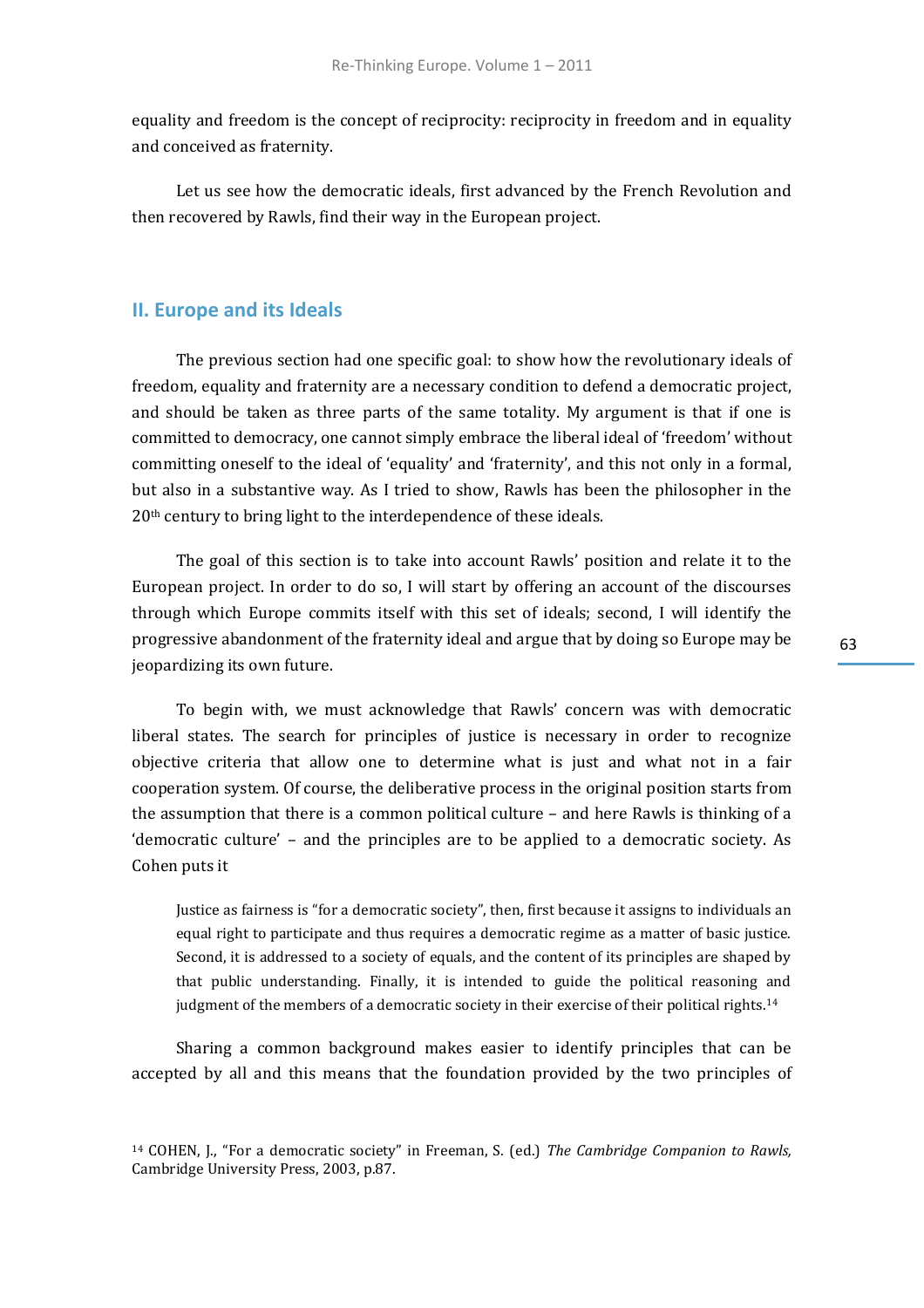justice allows a wide range of reasonable, even if mutually incompatible comprehensive views. Even if *TJ* is not a theory of democracy, it tells us a lot about democratic thought and ultimately the reasoning behind democratic politics. The principles set the boundary between what is and what is not reasonable – a boundary that becomes evident once we subsume different conceptions of the good under the requirement of reciprocity.

These principles are key to design a democratic constitution and democratic institutions in general; however, they should not be understood in an instrumental manner. Justice as fairness is a substantive conception of justice because it is concerned not only with the procedures, but also with the outcomes of justice. As Cohen says "[J]ustice of process is defined by the rights and liberties included in the first principle; justice of outcomes is assessed by reference to the second principle."<sup>15</sup>

Thinking about the relationship between Rawls' proposal and the European Union is challenging. One could argue that there is no way of doing so given the Europe is not a 'democratic nation', therefore, one cannot demand from Europe the kind of response that one can demand from one's national state. Although this certainly is Rawls' position, there is no reason why not to question and try to identify the conditions, which can make Europe a fairer system of cooperation, taking Rawlsian principles of justice as guidance.

Europe is not a nation nor a federation as the US. It is a new political experiment, a supra-national constellation, still under construction, that has no definitive political contours – even if it has all the political institutions in place, such as the European Parliament, European Commission, etc. However, Europe became only possible because it shares a common culture. Now, this too could be attacked: after all, Europe is full of contrasts and diversities, between different languages, local cultures, political backgrounds and so forth. This 'common' culture refers not so much to what there 'is' in Europe – in all its multiplicities – but more to what European nations want to 'become'. Clearly: democracy is the common link. But, which democracy?

I take democracy in the European union as a commitment to create a new community grounded on a set of democratic political regimes *but also* a great *democratic society.* Since Tocqueville democracy has been associated simultaneously with the political and the social dimensions. Unifying both dimensions is the commitment with the ideal of equality – democracy is a 'society of equals', who by the nature of their equality have the same capacity to judge, participate, deliberate, and also to constitute their individual subjectivity in an inter-subjective horizon of interdependence, recognition and mutual respect.

64

<sup>15</sup> idem p.93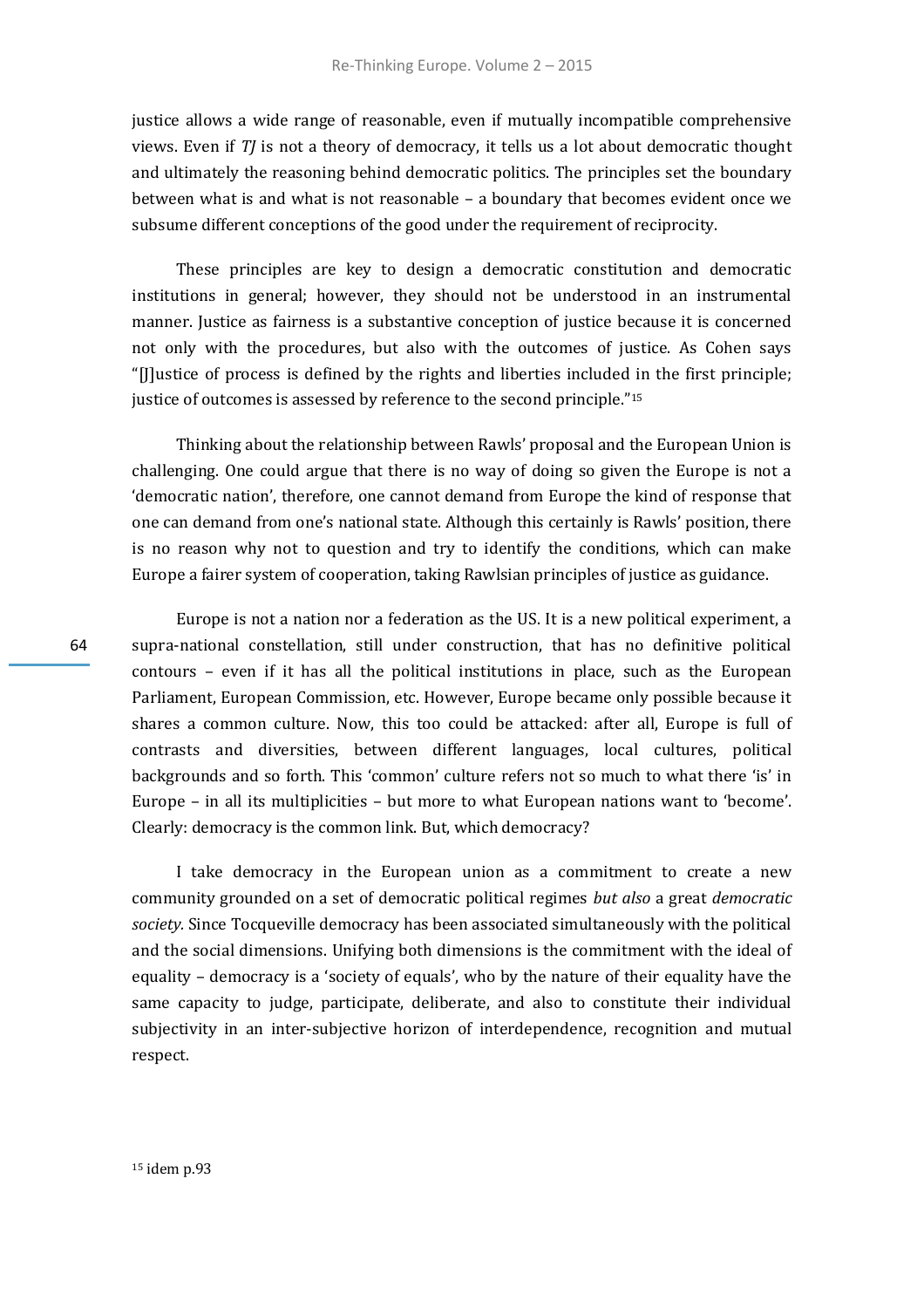The origins of the European Union were marked by a commitment to the three ideals of freedom, equality and fraternity: to harmonize the search for peace, with a respect for fundamental individual rights and political equality and to assure a common ground for solidarity among States.

Let us see how the European project is translated in the charter of Fundamental Rights (2000).

The preamble starts by saying that "The peoples of Europe, in creating an ever closer union among them, are resolved to share a peaceful future based on common values."<sup>16</sup> These common values belong to six blocs: dignity, freedoms, equality, solidarity, citizens' rights and justice. Let us take a closer look.

Chapter 1 affirms the intrinsic value of dignity (article 1 to article 5), which encompasses the right to life, the right to the integrity of the person, the prohibition of torture and degrading treatment and the prohibition of slavery and forced labor. Chapter 2 defines the freedoms that the EU is committed to protect: right to liberty and security (article 6); respect for private and family life (article 7); protection of personal data (article 8); right to marry and right to found a family (article 9); freedom of thought, conscience and religion (article 10); freedom of expression and information (article 11); freedom of assembly and of association (article 12); freedom of the arts and sciences (article 13); right to education (article 14); freedom to choose an occupation and right to engage in work (article 15); freedom to conduct a business (article 16); right to property (article 17); right to asylum (article 18) and protection in the event of removal, expulsion or extradition (article 19).

Chapter III defines equality: equality before the law (article 20); non-discrimination (article 21); affirmation of cultural, religious and linguistic diversity (Article 22); equality of gender (article 23); as well as the recognition of the rights of the child (Article 24); the rights of the elderly (article 25) and the integration of persons with disabilities (article 26).

Chapter IV defines solidarity. This value is approached from the angle of labor rights (workers' right to information; right of collective bargaining and action; protection against unjustified dismissal; fair and just working conditions – article 31); from the angle of social security and social assistance; from the angle of health care, access to services and consumer protection.<sup>17</sup>

<sup>16</sup> *Charter of Fundamental Rights*, 2000, p.8

<sup>17</sup> In article 34 p.3 it is written "In order to combat social exclusion and poverty, the Union recognizes and respects the right to social and housing assistance so as to ensure a decent existence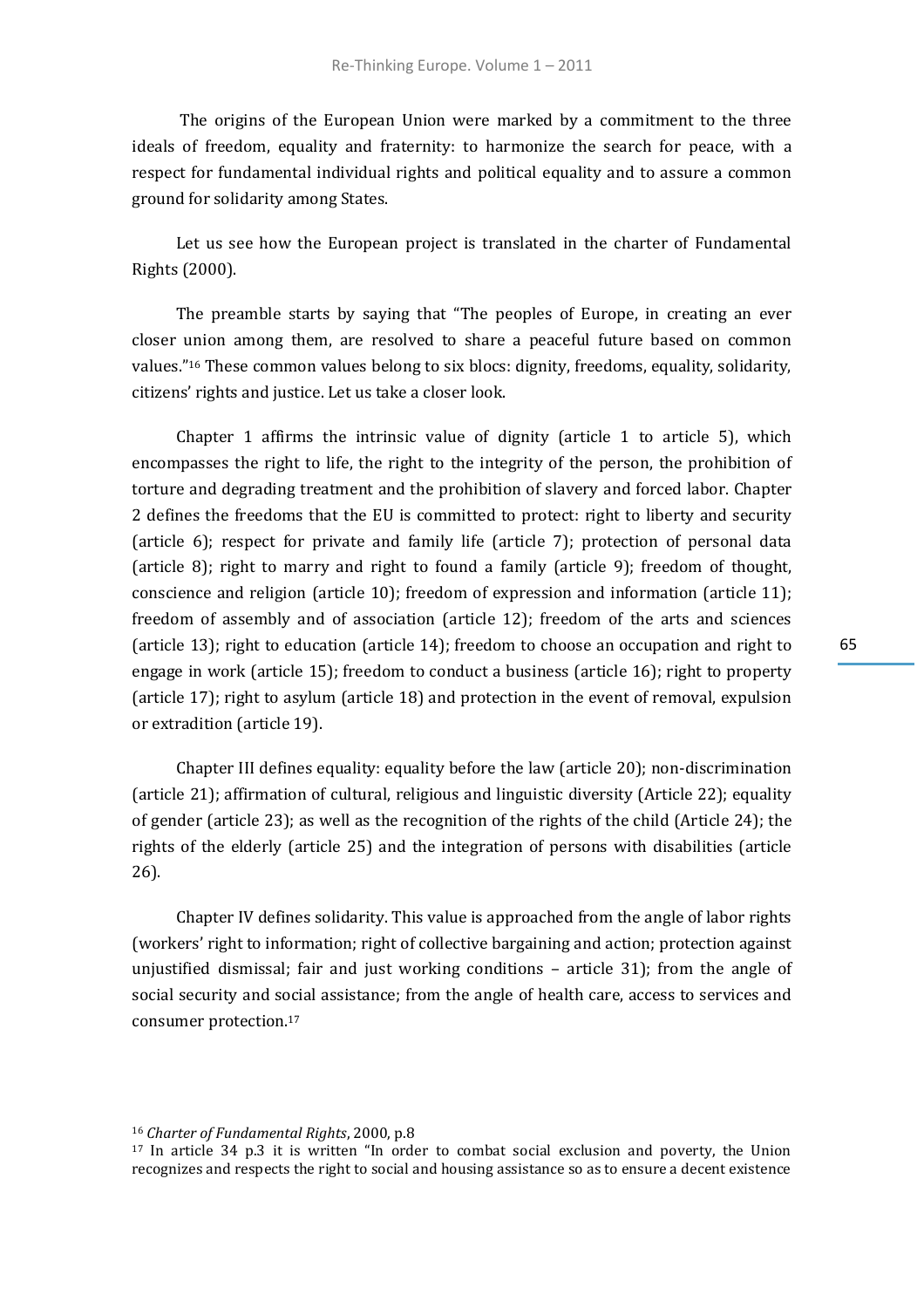Chapter V is dedicated to expose citizens' rights (right to vote, right to petition, etc.). Chapter VI is devoted to 'justice'. Justice is clearly treated in its legal and juridical dimension: right to an effective remedy and to a fair trial (article 47); presumption of innocence and right of defense (article 48).

From this we see that the principle of basic liberties is set forward in chapter 2, the principle of equality in chapter 3, in its double angle: formal equality and the demand for measures that could be taken as the difference principle: for instance, if we take article 21 'non-discrimination' as conducing to positive measures that compensate for existing inequalities which compromise the value of human dignity (chapter 1). Curiously, chapter 4 on solidarity approaches the fraternity ideal from the labor-angle. Although it is understandable given the specific premises, which supported the beginning of the European Union – namely, of starting with an economic and monetary project first, rather than political – it becomes obvious that in doing so it amputated, or at least suspended, a significant part of the European body, necessary for the strengthening of 'common values'. Given that individuals are not only commodities in exchange in the job-market field, but moral equal persons, how to turn Europe into a 'society of equals'?

Rawls is clear saying that only formal equality of opportunities it not enough to make a society just: the community needs to assure a just economic order, and to support social capital, by granting equal opportunities of education, culture, equal opportunities in economic activities, avoiding monopolies and granting a social minimum. Again, one could argue that Rawls' proposal is targeted to nation-states, and not to the European supranational experiment, therefore, these opportunities should be granted by European nations, individually considered. However, our point is simply to show that a) if Europe represents a social contract between different States, b) if it is committed to democratic ideals, c) if democracy has as its pillars liberty, equality and fraternity; d) if equality is granted through the equal right of free movement; then, e) Europe must rethink the content of the three foundational concepts as well as their relationship – therefore, it is necessary to bring fraternity back. The three ideals go hand in hand. But what would fraternity mean in today's context?

To start with, the idea of fraternity points to two different directions: it points *inwards* to those who share a common way of life (within each nation or region) *and* it points *outwards* to those who adopt different ways of life (different regions, nations, world). Fraternity appears as a *matter of fact* – among individuals within nations or between nations – but also as a *normative standard* according to which one can apply the difference principle, i.e., one can arrive at just outcomes in the distribution. Fraternity

for all those who lack sufficient resources, in accordance with the rules laid down by Community law and national laws and practices."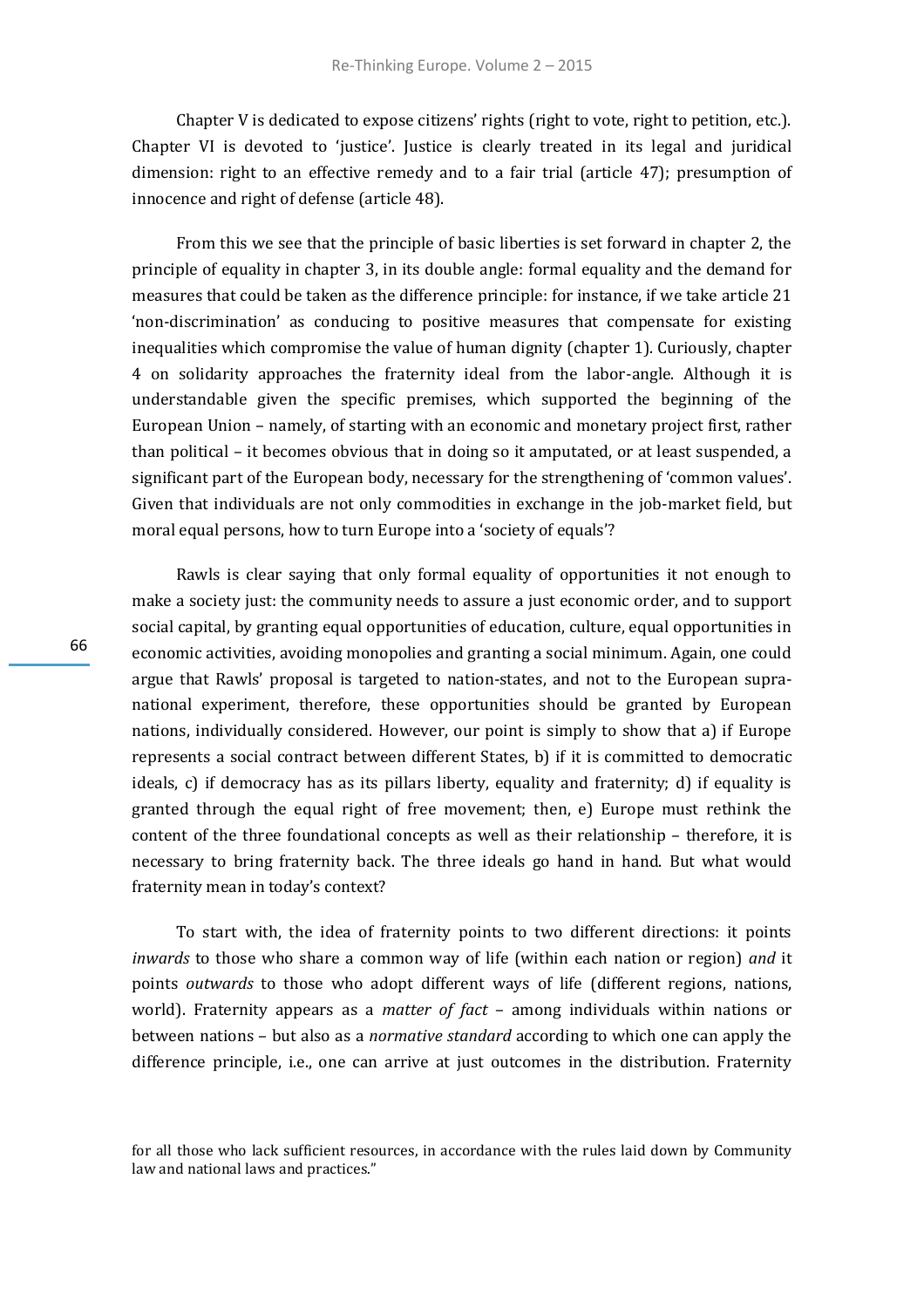imposes the particular attitude *vis-à-vis* the individual(s), and assumes the universal horizon of commonality. Why is it important to rescue fraternity in the European context?

Europe is living a crisis of legitimacy: the European union can no longer sustain a practical commitment with the principles it endorses. While Europe had its existence justified after World War II, today the legitimacy of its rule is being contested on several grounds. I will not enter into details here – I would probably need to start by providing an account of the 'crisis' of liberal democracy or democracy *tout court.* For our purpose I want to mention two challenges, which seem to compromise the European project as a whole and the stability of coexistence between European nations. First, Europe is observing the rise of nationalist and populist movements that spread discord and conflict across the continent. Second, this new political dynamics exacerbates Europe's abyss between North and South, on the one hand; and it also brings to light the problem of sovereignty of democratic states.

Regarding the first challenge, one observes several shifts in political discourses across Europe, which simultaneously brings to evidence the large political vacuum in Europe (or the truly 'political' problem of Europe) *and* the conflict between alternative modes of thinking and doing politics. From Finland to France, extreme-right parties capture a great percentage of populations' support. Throughout Europe one sees discourses that foster 'solidarity' and 'fraternity' among themselves, excluding the 'other' – regardless if the 'other' is an equal European citizen or and outsider/ immigrant.

On the other side of the spectrum, we have countries like Bulgaria, Greece, Spain, where we observe the increasing visibility of new political voices – Greece, for instance, has a new prime-minister Alexis Tsipras, from Syriza Party, which is a radical left-wing oriented party. The fact that he won the last elections was initially seen as a victory for politics insofar it created a rupture in the European mainstream political spectrum, where everything tended to converge to the center. Tsipras represented the hope that it is/was possible to do politics differently; it also forced Europe to rethink the legitimacy of its decisions under the light of justice.<sup>18</sup> Another example of rupture in Europe is *Podemos* in Spain. Both movements represent(ed) the hope for reinvention of political dialogue in Europe. It is interesting to observe the rise of opposite movements: extreme-right and the revival of the Left. The first thing to do is to try to understand why this is happening. People are not 'irrational' in supporting right or left; people have wants, needs, frustrations, and these parties are able to capitalize on that and create a discourse that reflects their aspirations and resolves their anxieties. This rise shows that the parties/movements involved are capable to fill out the political void that exists in Europe.

<sup>&</sup>lt;sup>18</sup> This hope was recently challenged, given that Tsipras, despite his effort to transform political negotiations in Europe, was forced to accept more austerity measures.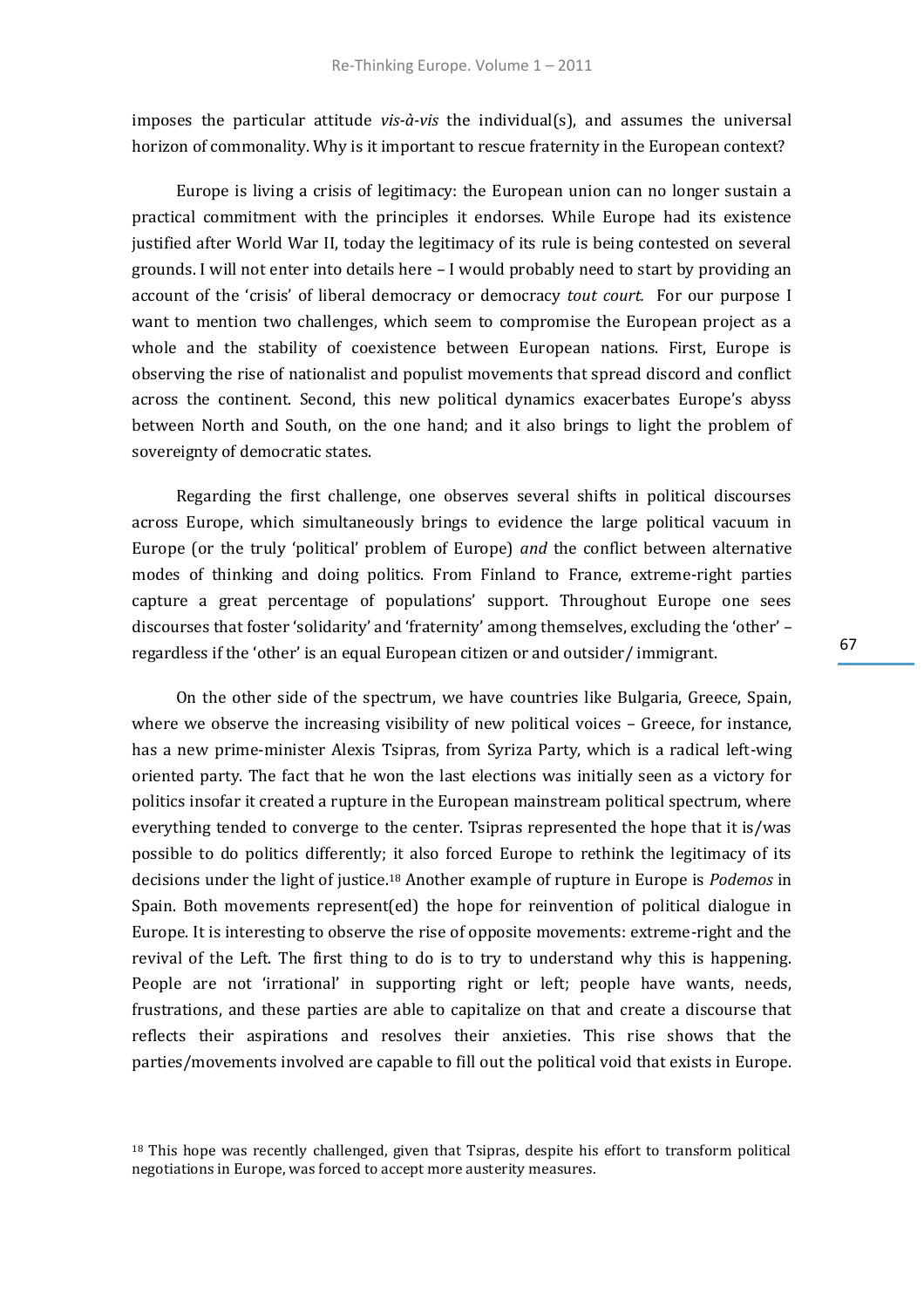They provide a social guidance, a social orientation that Europe as a whole has dismissed. In other words, these parties, or movements, right to left, give content and meaning to the concept of fraternity and they bring out to the table the need to address social injustices (unemployment, exclusion, discrimination, lack of opportunities, etc.).

Second, related to this legitimacy crisis that creates the propitious environment for the revival of old discourses (anti-European) or the creation of new ones, one needs to address the impact of the gap between economic, social and political measures, since this gap compromises any pretension to arrive at a just society, or even more radically put, a large 'society of equals'. Austerity packages that were imposed across different nations (Greece, Portugal, Ireland) had serious consequences for these countries and Europe as a whole. On the one hand, it exacerbated the abyss between North and South but also between Europe as a whole and each nation in particular. In doing so it also put into question the sovereignty of the state and the democratic regime and culture of each nation. By being forced to accept Troika's impositions, each country was deprived of its foundation: its sovereignty was stripped out and the relationship between representatives and represented became meaningless. I will not go into details, for the debate is well known. The point I want to make is that by contesting the democratic ground of each nation, by promoting technocracy over politics, Europe was seen on a different light, and the question emerged: is the European project doomed to failure? After all, what reasons do citizens have to comply with the rules (and by 'rules' I also mean 'democratic rules') if reciprocity seems to converge with exploitation and domination instead of justice?

### **III. European Challenges**

Europe can only become a fair system of cooperation *if* a) rescues a set of ideals – democratic ideals of equality, liberty and fraternity; b) creates measures to apply these ideals in the system of practices; c) creates a new discourse and narrative. In this section I will go back to Rawls and try to explain why I consider these three elements as necessary condition for Europe's survival. In order to do so, I will look at two other challenges Europe is facing today: the problem of unemployment (at domestic level but also at the 'union' level since it impacts dynamics of migration within the common space); second, the problem brought by 'European citizenship'.

In the description of the original position, Rawls takes rational individuals, equals as moral persons, as the starting-point. These individuals are committed to reciprocity insofar it is assumed that individuals recognize each other as equals. Without this supposition reciprocal exchange would be impossible. Therefore, it is clear that rationality in Rawls assumes a horizon of reciprocity to start with, in order to find the principles that can guarantee a mutually advantageous cooperation. Reciprocity affirms itself in a positive way – fostering social cohesion and justice as fairness – but also negatively, insofar it can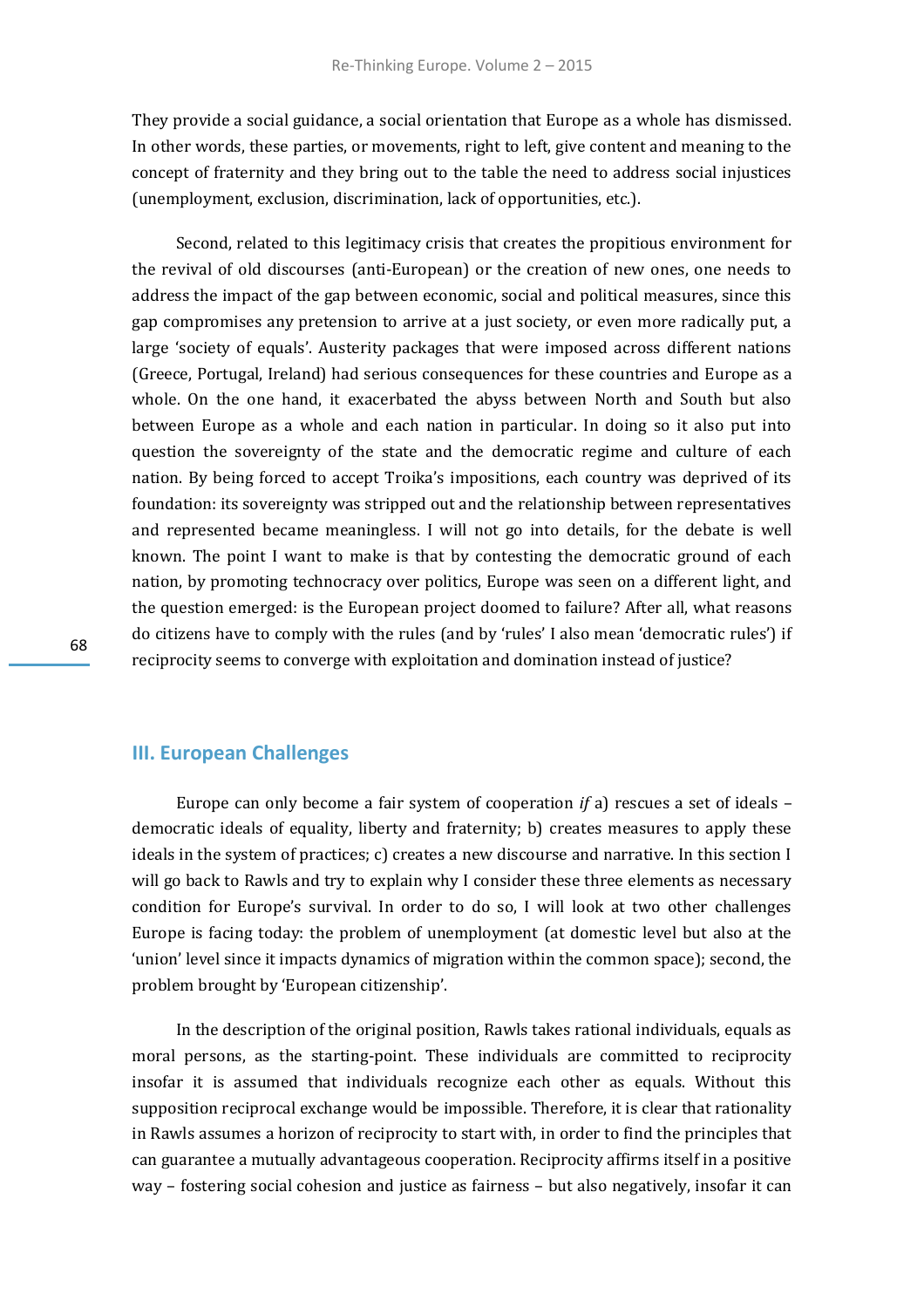impose asymmetrical demands upon the relationship between individuals, mediated by institutions.

The difference principle, as we have seen, is a principle of reciprocity; it incarnates the revolutionary ideal of fraternity, which involves an improvement of the worse-off with respect to the initial 'arrangement of equality'. The strongest argument for reciprocity, however, is the argument of stability. The entire point of making this movement of suspending one's identity and identifying the principles of justice is to assure that one will comply to the rules, it will obey authority, it will have a standard that will allow one to distinguish the just from the unjust. Once the basic structure of society is set according to these principles it will embody the ideal of equality from its inception (as 'equal moral persons') and have a set of strategies that will allow institutions to deal with natural and social inequalities. This, of course, will impact the ways in which rights and duties are assigned to each, through institutions. Reciprocity is the *invisible hand* that is always working but which to some extent cannot be pinpointed.

As we have seen Europe does not fit into the closed society of a domestic state required for the *TJ*, therefore the question is not how to make Rawls' conception of justice work in European context. However, it originally stands for a system of cooperation between nations. All nations share democratic assumptions, despite the fact that each country has its specific constitution. But this cooperation translates itself in a limited concept of freedom (to exchange, to buy, to move), and a thin concept of equality (dependent on freedom's definition). Consequently, this system of cooperation is only partial: it does not aim, in practice, at creating a common, integrative, inclusive, reciprocal community; it is hostage of its hybrid condition of not wanting to become a federation, nor wanting to be reduced to a set of nations. A 'society of equals' in such context is simply impossible. So, actually the question should be: How to transform actual Europe in a system of *fair* cooperation?

If one looks at the situation of unemployment today, one can easily identify how far Europe still is from an egalitarian and just society.

According to Eurostat, in February 2015 Europe has approximately 24 million people unemployed, however the distribution of unemployment is unequal across the 28 countries: Germany had the lowest unemployment rates (4,8%), followed by Austria  $(5,3\%)$ , while Greece had the highest rates  $(26\%)$  as well as Spain  $(23,2\%)$ .<sup>19</sup> If one looks at youth unemployment trends, the number increases significantly, reaching 24%, distributed in the following way: Greece, with 58,3%, Spain with 55,5%, Croatia with 49,7%, Italy with 40%, Cyprus with 38,9%, Portugal with 37,7%. Germany and Austria

<sup>19</sup> [http://ec.europa.eu/eurostat/statistics-explained/index.php/Unemployment\\_statistics.](http://ec.europa.eu/eurostat/statistics-explained/index.php/Unemployment_statistics) Access on April 28th 2015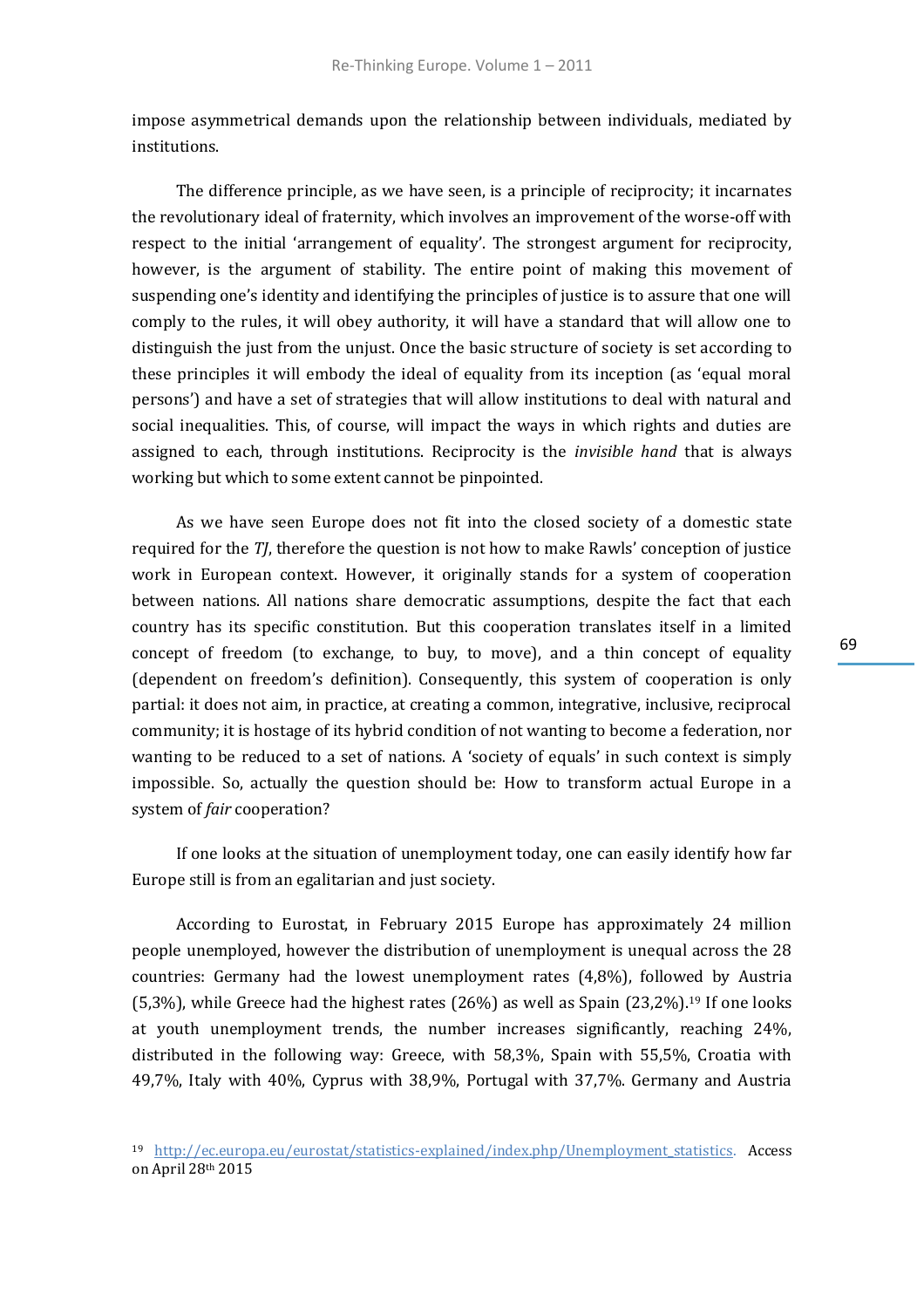were the only member states with a youth unemployment rate below 10% (7,9% and 9,2% respectively).

If one analyses these numbers in the light of income distribution in Europe, it becomes clearer that Europe is far from being a just society. According to the European commission

"In the EU in 2011, the income share of the richest 10% of the population was largest in Portugal and Latvia (where the top 10% had 27% of total income), while in Cyprus, the UK, Bulgaria and France the top 10% had 25-26% of income."

#### And

"In the EU, the value of the Gini coefficient in 2011 ranged from 0.24 (in Slovenia) to 0.35 (in Latvia). Other countries at the top of the ranking were Portugal (0.34) together with another four countries, where the value of the Gini coefficient was around 0.33, Romania, Greece, Bulgaria, and Spain. At the bottom of the country ranking, Sweden, Czech Republic, and the Netherlands have Ginis that are only slightly higher than Slovenia's (around 0.25). Other countries can be broadly divided into two groups, with France, the UK and Ireland, some of the Southern European countries and the EU13 countries having Ginis of between 0.30 and 0.33, and other EU15 countries together with Malta, Slovakia and Hungary having values of between 0.25 and 0.29." <sup>20</sup>

70

Portugal and Latvia are the countries with highest inequality in income distribution. Of course this is only part of the picture: to this one must look at the wealth: who has it and how society distributes it.

Rawls argued that a fair society must rely on an appropriate scheme of institutions, where social and economic processes are thought through political and legal institutions. In many occasions Rawls argues that a society is just if and when can counterbalance the tendency of too much accumulation of wealth in the hands of the few, while assuring a social minimum for all citizens.<sup>21</sup> The point of Rawls is to show that a society is only fair when it is capable of addressing and correcting the distribution of wealth and 'to prevent concentrations of power detrimental to the fair value of political liberty and fair equality of opportunity.'<sup>22</sup>

<sup>20</sup> [http://ec.europa.eu/social/main.jsp?catId=1050&intPageId=1870&langId=en.](http://ec.europa.eu/social/main.jsp?catId=1050&intPageId=1870&langId=en) Access on April 28th 2015.

 $21$  Rawls says  $\ldots$  the government guarantees a social minimum either by Family allowances and special payments for sickness and employment, or more systematically by such devices as a graded income supplement (a so-called negative income tax).' TJ*,* p.243 <sup>22</sup> TJ*,* p.245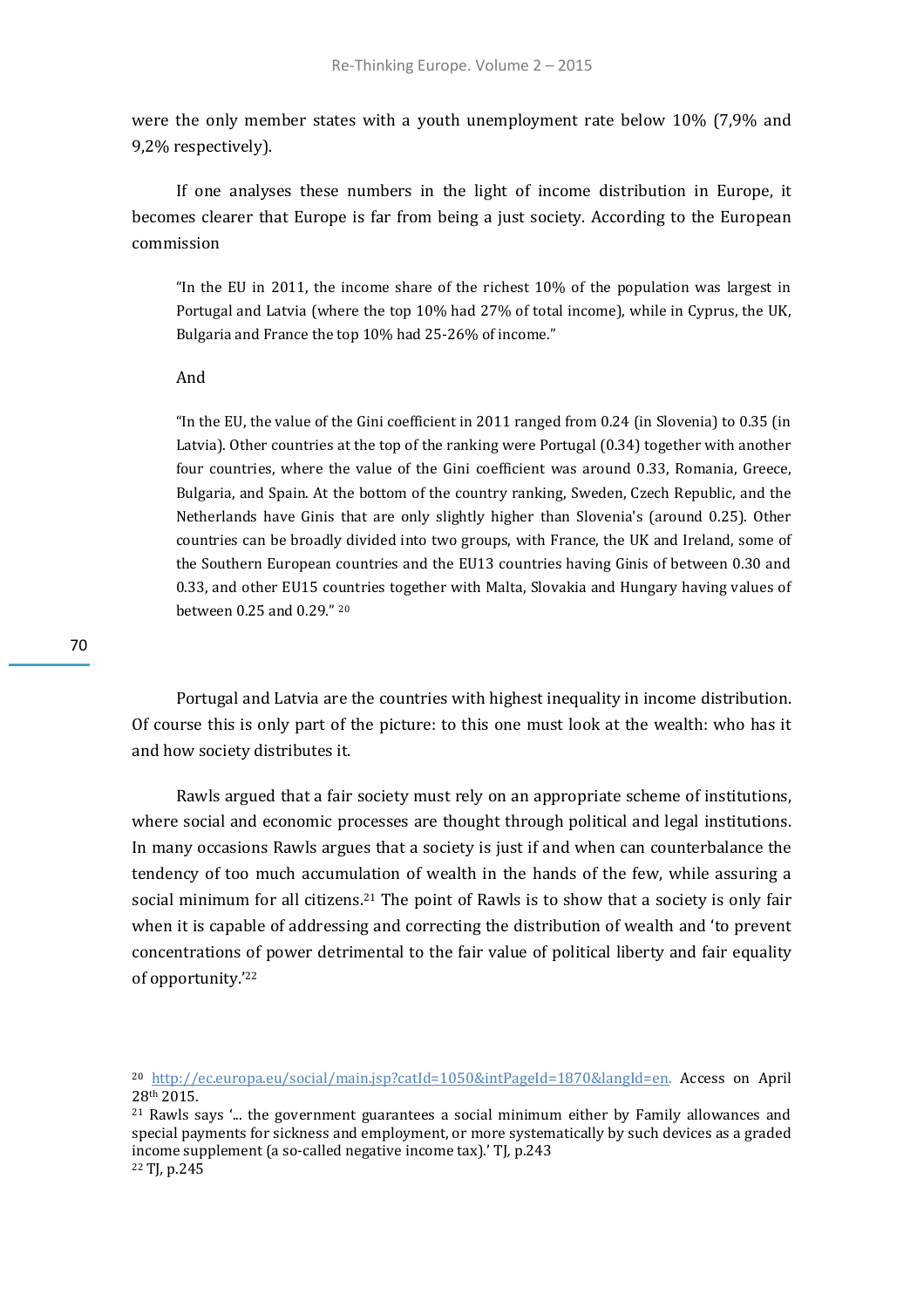However, Europe faces another challenge, which is a structural problem from within: individuals who belong to member-States define their 'European citizenship' via the freedom of movement, i.e., the freedom to move and live in any European country. The opening of frontiers brought new rights to individuals (the right of circulation), and it created a common ground that eradicated 'immigration' policies, for instance. Kochenov tells us that

By granting EU citizens free movement rights, the Treaties *de facto* and also *de jure* made it largely impossible for the Member States to have any 'immigration' policy concerning EU citizens. In other words, modern EU states cannot give preference to their own nationals compared with other EU citizens and are not entitled to stand in the way of EU citizens exercising their Treaty rights.'<sup>23</sup>

What this means is that officially no European citizen is immigrant in any EU nation. However, once we try to flesh out the content of 'European citizenship' we face theoretical and practical obstacles. Theoretical, because there is no European constitution that actually defines the rights and duties of citizens. Practical, because individuals still define themselves mainly through the angle of 'national citizenship'; and the rights 'European citizenship' grants can only be accomplished at the expense of concrete democratic rights (political rights in particular). Do European citizens have the same political rights regardless of the country they live in? Not really. For instance, citizens who reside in a country different from their nationality cannot vote for national elections. This simply does not seem fair:

Should being European in Europe not entitle you to have a say in the way the part of Europe you live, work, and pay taxes is governed? … Should their lack of a possibility to use the democratic process in order to influence policies by which they will be directly affected not be construed as a potential obstruction to mobility? Who wants to go and live in a country without being able to exercise full democratic rights?'<sup>24</sup>

Taking this into account one sees that while formally the existence of many 'peoples' and nations in Europe does not – and cannot entail – any kind of immigration or discrimination policies, and despite the fact that every European citizen is 'equal' to every other, formally speaking, one could argue that there is another type of discrimination taking place: most individuals, given the pressure of the labor market, in order to escape the trap of unemployment, willingly make the trade-off for jobs in exchange of political, social and even cultural autonomy.<sup>25</sup> What a closer observation of migration dynamics in Europe tells us is that there is only a 'formal European citizenship', but which has no

<sup>23</sup> KOCHENOV, D., "What's in a people? Social facts, individual choice and the European Union" in Jeffers, Kristen (Ed.) *Inclusive Democracy in Europe,* European University Institute, 2012, p. 84 <sup>24</sup> CAYLA, Ph. and SETH, C., "Kick-Off contribution" in: JEFFERS, K. (Ed.) *Inclusive Democracy in Europe,* European University Institute, 2012, p. 67

<sup>25</sup> COSTA, M. N., "Europe, what future?" in *Res Publica,* vol. 18, n.1, 2015, p. 161.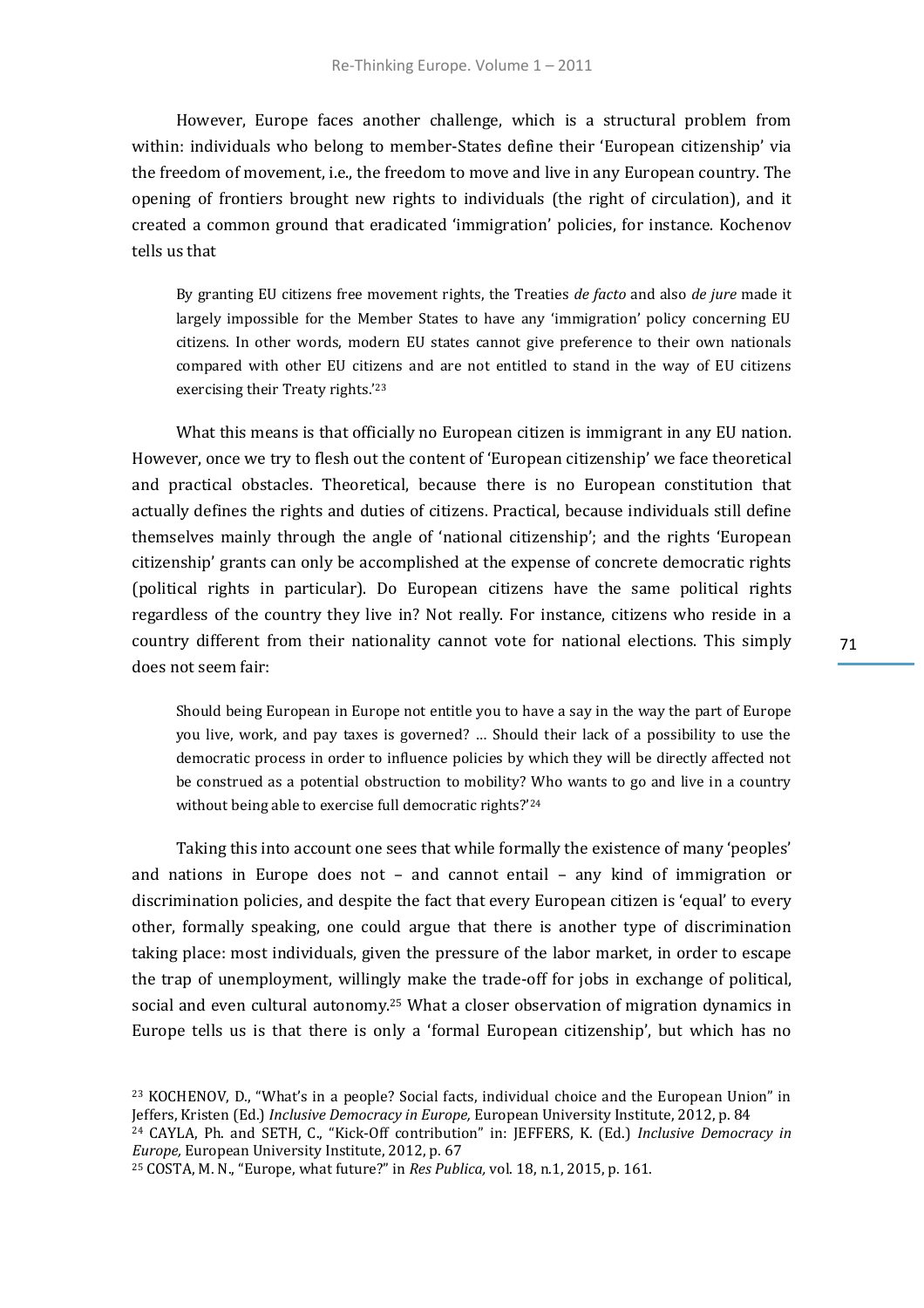substantive content. As I argued elsewhere, as long 'as Europe remains hostage of neoliberal 'politics' […] Europe is doomed to fail, because neoliberalism is incompatible with democracy and with Politics.'<sup>26</sup>

# **IV. Concluding Remarks**

To conclude I must say that Europe has to reinvent itself if it wants to survive. An economic union – with its discourse of freedom and equality reduced to the labor-market – is clearly not sufficient; in fact, it appears to be a growing motive for discontentment and disenchantment with European politics. It is important to go back to Rawls for two reasons: First, Europe was the product of a commitment with democratic ideals. In order to survive, Europe must change and reinvent its discourse and produce a new narrative, reinforcing its historical commitment with freedom, equality and fraternity. Rawls shows that these three dimensions are interdependent. It remains the challenge of transforming this narrative in a new set of practices. This leads us to our second reason. Rawls shows the importance and even symbolic significance of creating a Constitution according to principles of justice. Only a European constitution can foster the necessary sense of belonging of individuals and nations to this *common* project. As Rawls says 'the constitution establishes a secure common status of equal citizenship and realizes political justice'<sup>27</sup> and '… the basic structure is regulated by a just constitution that secures the liberties of equal citizenship.'<sup>28</sup> Only then can a true 'solidarity among states' begin to flourish.

Given the pluralism and diversity in European space, the difference principle is a key element in fostering a common sense of belonging to something, which is still new – and a sense of reciprocity between individuals from different states. The difference principle creates a solid ground for fraternity's return in political discourse and institutional design.<sup>29</sup> Europe must be courageous enough to give this step and dare to re-conceptualize its institutions according to the difference principle – the principle that embodies

<sup>26</sup> Idem, p.163

<sup>27</sup> TJ*,* p.175

<sup>28</sup> Idem, p. 243

<sup>&</sup>lt;sup>29</sup> For instance, confronting the challenge of unemployment today, and in trying to arrive at a criterion that allows to determinate the 'social minimum' in Europe, one could take Rawls statement as guide: 'Once the difference principle is accepted … it follows that the minimum is to be set at that point which, taking wages into account, maximizes the expectations of the least advantaged group. By adjusting the amount of transfers … it is possible to increase or decrease the prospects of the more disadvantaged, their index of primary goods … so as to achieve the desired result.' (*TJ,* p. 252) A social minimum does not imply scaling down from the greater wealth until everyone has nearly the same income. It simply implies that adjustments are made as to improve 'the long-term prospects of the least favored extending over future generations.' (idem)